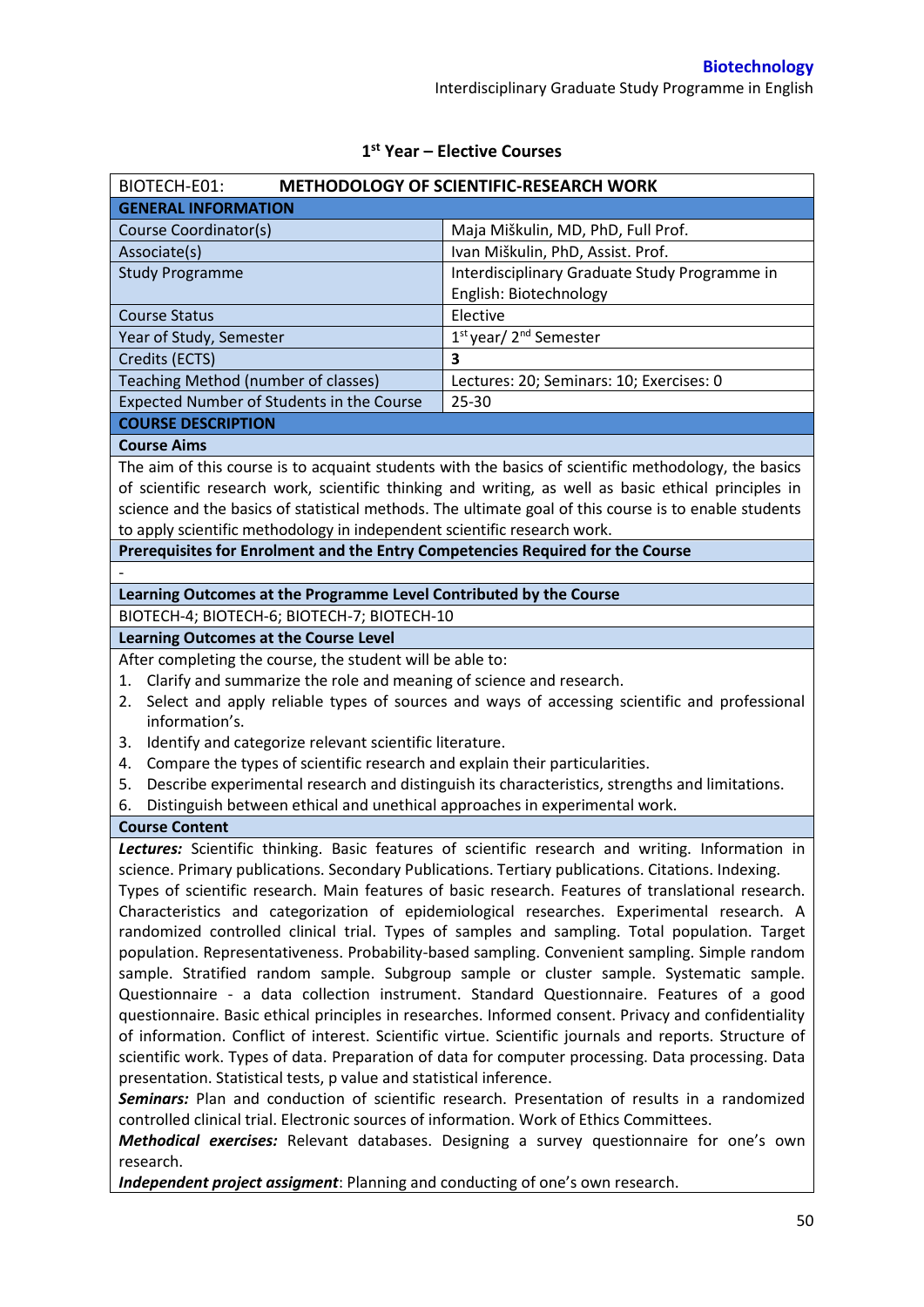Interdisciplinary Graduate Study Programme in English

Teaching Methods

Lectures; seminars; methodical exercises; independent project assignment.

#### Students' Obligations

Attendance at all forms of classes is mandatory and the students are obligated to attend all knowledge tests. The students may be absent from 30% (full-time students) and 50% (part-time students) of each of the forms of classes, provided that the absence is justified. An exercise or a seminar which has not been completed must be made up through a midterm exam.

**Monitoring the Activity of the Students** *(Connecting Learning Outcomes, Teaching Methods, and Grading)*

| <b>Class-related</b>                                              | <b>ECTS</b> | <b>Learning</b> | <b>Student activity</b>                                                                                | <b>Evaluation</b>                                                                                                                        | <b>Grade points</b> |      |
|-------------------------------------------------------------------|-------------|-----------------|--------------------------------------------------------------------------------------------------------|------------------------------------------------------------------------------------------------------------------------------------------|---------------------|------|
| activity                                                          |             | outcome         |                                                                                                        | method                                                                                                                                   | Min.                | Max. |
| <b>Attending classes</b><br>(lectures,<br>seminars,<br>exercises) | 0.25        | $1-6$           | Attendance at<br>classes                                                                               | Keeping<br>records.                                                                                                                      | 2                   | 10   |
| Seminar paper                                                     | 0.50        | 3               | Seminar paper -<br>production and<br>presentation                                                      | Assessment<br>of the quality<br>of the written<br>seminar<br>paper and<br>the<br>presentation<br>itself.                                 | 6                   | 20   |
| Methodical<br>exercises                                           | 0.25        | $4 - 6$         | Practical work                                                                                         | Success in<br>designing a<br>survey<br>questionnaire<br>and using<br>and<br>searching<br>databases<br>within<br>methodical<br>exercises. | 12                  | 20   |
| Final exam -<br>project<br>assignment                             | 2.00        | $1-6$           | Project assignment<br>preparation -<br>planning and<br>conducting one's<br>own questionnaire<br>survey | Assessment<br>of the quality<br>of the project<br>assignment.                                                                            | 30                  | 50   |
| <b>Total</b>                                                      | 3           |                 |                                                                                                        |                                                                                                                                          | 50                  | 100  |

### Evaluation of the written part of the final exam

| Percentage of correct answers (%) | Grade |
|-----------------------------------|-------|
| 60.00-64.99                       | 30    |
| 65.00-69.99                       | 33    |
| 70.00-74.99                       | 36    |
| 75.00-79.99                       | 39    |
| 80.00-84.99                       | 42    |
| 85.00-89.99                       | 45    |